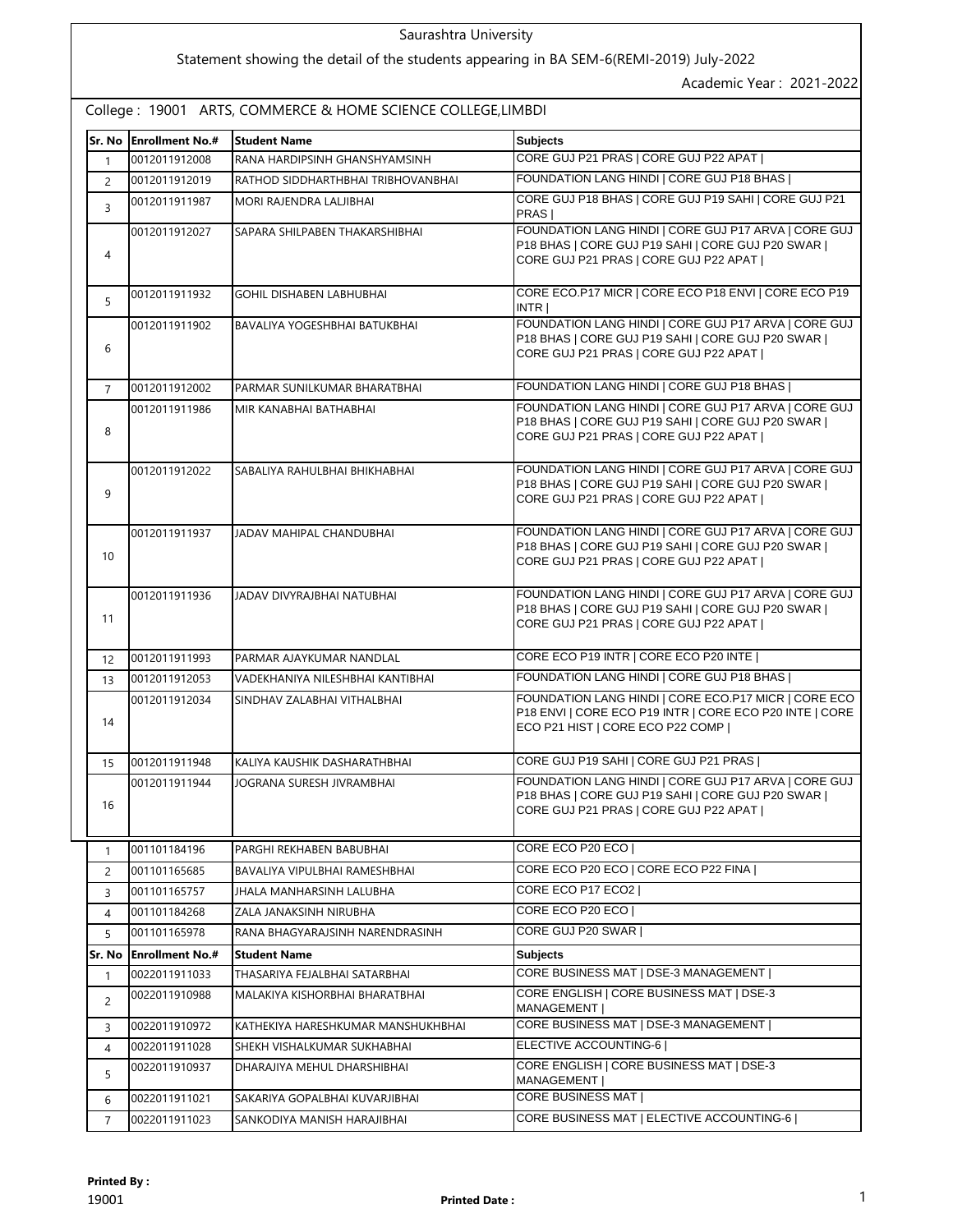# Saurashtra University

# Statement showing the detail of the students appearing in BA SEM-6(REMI-2019) July-2022

Academic Year : 2021-2022

| 8  | 0022011910919 | CHAVDA JAYDIPBHAI BHARATBHAI        | CORE ENGLISH   CORE BUSINESS MAT   DSE-3<br><b>MANAGEMENT I</b>                                                                           |  |
|----|---------------|-------------------------------------|-------------------------------------------------------------------------------------------------------------------------------------------|--|
| 9  | 0022011910949 | <b>GABU VIJAYBHAI DASHRATHBHAI</b>  | ELECTIVE ACCOUNTING-6                                                                                                                     |  |
| 10 | 0022011910990 | MEMARIYA KAJALBEN BHARATBHAI        | CORE BUSINESS MAT                                                                                                                         |  |
| 11 | 0022011910996 | MITHAPARA SANDIPBHAI JERAMBHAI      | ELECTIVE ACCOUNTING-6                                                                                                                     |  |
| 12 | 0022011911022 | SAMALIYA KOMALBEN GOPALBHAI         | <b>CORE BUSINESS MAT  </b>                                                                                                                |  |
| 13 | 0022011910959 | HANDA LALAJEEBHAI FULABHAI          | CORE ENGLISH   CORE INDIAN ECO   CORE BUSINESS MAT  <br><b>DSE-3 MANAGEMENT  </b>                                                         |  |
| 14 | 0022011910940 | DHARAJIYA SARJANKUMAR BHUPATBHAI    | CORE ENGLISH   CORE BUSINESS MAT   DSE-3<br>MANAGEMENT                                                                                    |  |
| 15 | 0022011910965 | JAMBUKIYA MAHESHBHAI BHOPABHAI      | CORE ENGLISH   CORE BUSINESS MAT   DSE-3<br>MANAGEMENT                                                                                    |  |
| 16 | 0022011910958 | GOYAL VANABHAI PRABHUBHAI           | CORE ENGLISH   CORE INDIAN ECO   CORE BUSINESS MAT  <br>DSE-1 AUDITING   DSE-2 HUMAN RESOUR   DSE-3<br>MANAGEMENT                         |  |
| 17 | 0022011910960 | HANDA VIJAYBHAI KUKABHAI            | CORE ENGLISH   CORE INDIAN ECO   CORE BUSINESS MAT  <br>DSE-2 HUMAN RESOUR   DSE-3 MANAGEMENT                                             |  |
| 18 | 0022011911047 | ZARAMARIYA HITESHBHAI BHUPATBHAI    | CORE ENGLISH   CORE BUSINESS MAT   ELECTIVE<br>COMPUTER SCI                                                                               |  |
| 19 | 0022011911048 | ZARAMARIYA JAYESHBHAI NATUBHAI      | <b>CORE BUSINESS MAT  </b>                                                                                                                |  |
| 20 | 0022011911034 | VADEKHANIYA BHAVESHBHAI CHATURBHAI  | CORE ENGLISH   CORE BUSINESS MAT                                                                                                          |  |
| 21 | 0022011910955 | <b>GOHIL LAXMIBEN JEMABHAI</b>      | <b>CORE BUSINESS MAT  </b>                                                                                                                |  |
| 22 | 0022011910925 | DHADAVI AJAYKUMAR GOVINDBHAI        | CORE ENGLISH   CORE INDIAN ECO   CORE BUSINESS MAT  <br>DSE-1 AUDITING   DSE-2 HUMAN RESOUR   DSE-3<br>MANAGEMENT                         |  |
| 23 | 0022011910997 | MOREE NAVGHANBHAI BHUDARBHAI        | CORE ENGLISH   CORE INDIAN ECO   CORE BUSINESS MAT  <br>DSE-1 AUDITING   DSE-2 HUMAN RESOUR   DSE-3<br>MANAGEMENT   ELECTIVE BUSINESS MAN |  |
| 24 | 0022011910926 | DHADAVI KISHAN JEMABHAI             | CORE ENGLISH   CORE INDIAN ECO   CORE BUSINESS MAT  <br>DSE-1 AUDITING   DSE-2 HUMAN RESOUR   DSE-3<br>MANAGEMENT   ELECTIVE ACCOUNTING-6 |  |
| 25 | 0022011910928 | DHADVI KAUSHAL JEMABHAI             | CORE ENGLISH   CORE INDIAN ECO   CORE BUSINESS MAT  <br>DSE-1 AUDITING   DSE-2 HUMAN RESOUR   DSE-3<br>MANAGEMENT   ELECTIVE BUSINESS MAN |  |
| 26 | 0022011911008 | PARMAR TULSI CHANDRAKANTBHAI        | CORE ENGLISH   CORE INDIAN ECO   CORE BUSINESS MAT  <br>DSE-1 AUDITING   DSE-2 HUMAN RESOUR   DSE-3<br>MANAGEMENT   ELECTIVE ACCOUNTING-6 |  |
| 27 | 0022011910995 | MITHAPARA HIRENKUMAR RAMESHBHAI     | CORE ENGLISH   CORE INDIAN ECO   CORE BUSINESS MAT  <br>DSE-1 AUDITING   DSE-2 HUMAN RESOUR   DSE-3<br>MANAGEMENT   ELECTIVE COMPUTER SCI |  |
| 28 | 0022011910950 | GAMARA BADALBHAI GELABHAI           | CORE ENGLISH   CORE INDIAN ECO   CORE BUSINESS MAT  <br>DSE-1 AUDITING   DSE-2 HUMAN RESOUR   DSE-3<br>MANAGEMENT   ELECTIVE ACCOUNTING-6 |  |
| 29 | 0022011910956 | GOVINDIYA JYOTIBEN DIPSANGBHAI      | CORE ENGLISH   CORE INDIAN ECO   CORE BUSINESS MAT  <br>DSE-1 AUDITING   DSE-2 HUMAN RESOUR   DSE-3<br>MANAGEMENT   ELECTIVE ACCOUNTING-6 |  |
| 30 | 0022011911006 | PARALIYA KISHANBHAI PRAVINBHAI      | CORE ENGLISH   CORE BUSINESS MAT   DSE-3<br>MANAGEMENT                                                                                    |  |
| 31 | 0022011911042 | ZALA DHARMADIPSINH JAYENDRASINH     | CORE INDIAN ECO   CORE BUSINESS MAT                                                                                                       |  |
| 32 | 0022011911040 | ZALA ABHIJITSINH JAYVANTSINH        | CORE BUSINESS MAT   DSE-3 MANAGEMENT                                                                                                      |  |
| 33 | 0022011911044 | ZALA MEETRAJSINH PRAVINSINH         | CORE ENGLISH   CORE BUSINESS MAT   DSE-3<br>MANAGEMENT                                                                                    |  |
| 34 | 0022011910903 | BAKHALAKIYA BHARGAVKUMAR MUKESHBHAI | CORE ENGLISH   CORE BUSINESS MAT   DSE-3<br>MANAGEMENT                                                                                    |  |
| 35 | 0022011910924 | DAYMA JAVID HASAMBHAI               | CORE ENGLISH   CORE BUSINESS MAT   DSE-3<br>MANAGEMENT                                                                                    |  |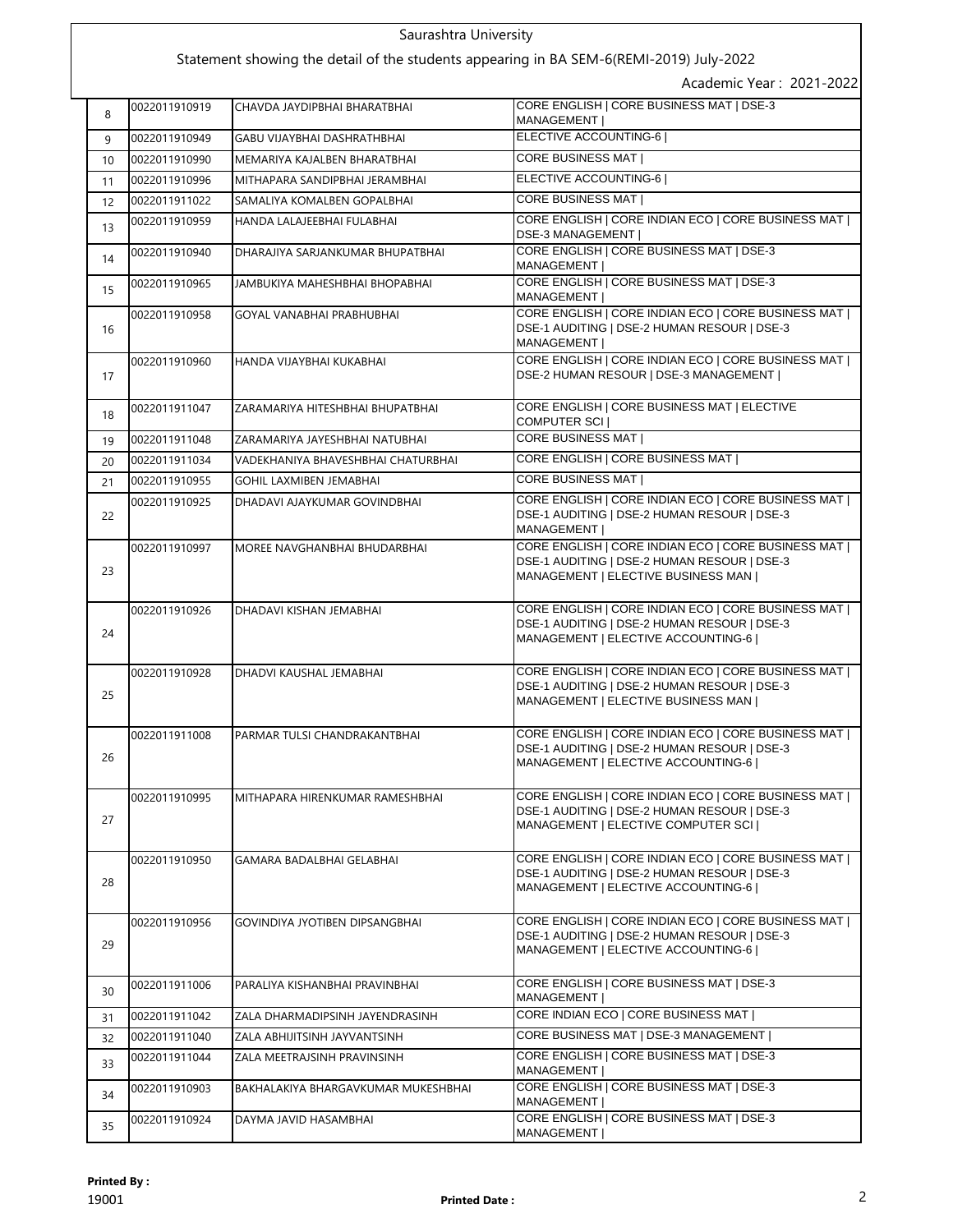#### Saurashtra University Statement showing the detail of the students appearing in BA SEM-6(REMI-2019) July-2022 Academic Year : 2021-2022 0022011910929 DHADVI RAKESHBHAI LABHUBHAI CORE ENGLISH | CORE BUSINESS MAT | DSE-3 MANAGEMENT | 37 0022011911009 PARMAR VISHNUBHAI GHANSHYAMBHAI CORE ENGLISH CORE BUSINESS MAT | DSE-3 MANAGEMENT | 38 0022011911046 ZAPADIYA MANASHUKHBHAI GHANASHYAMBHAI CORE ENGLISH | CORE BUSINESS MAT | DSE-3 MANAGEMENT | 39 0022011910932 DHARAJEEYA RAJDIPBHAI HANUBHAI CORE ENGLISH | CORE BUSINESS MAT | DSE-3 MANAGEMENT | 0022011910939 DHARAJIYA SAHDEVBHAI HARJIBHAI CORE ENGLISH | CORE BUSINESS MAT | DSE-3 MANAGEMENT | 0022011910905 BAVALIYA JEENAL BHARATBHAI CORE INDIAN ECO | CORE BUSINESS MAT | DSE-3 MANAGEMENT | 0022011911011 RANA SATYAJITSINH MAHIPALSINH CORE ENGLISH | CORE BUSINESS MAT | DSE-3 MANAGEMENT | 43 0022011911041 ZALA AMARDIPSINH RAJENDRASINH CORE BUSINESS MAT | DSE-3 MANAGEMENT | 0022011911043 ZALA MANDIPSINH DANVEERSINH CORE ENGLISH | CORE BUSINESS MAT | DSE-3 **MANAGEMENT** 0022011911012 RANA SHIVRAJSINH KISHORSINH CORE ENGLISH | CORE BUSINESS MAT | DSE-3 MANAGEMENT | 46 0022011910913 BHUSADIYA HARDIKBHAI GHANSHYAMBHAI CORE BUSINESS MAT | 0022011910943 DHARJIYA GAUTAM CHHELABHAI CORE ENGLISH | CORE BUSINESS MAT | DSE-3 **MANAGEMENT** 48 0022011910930 DHADVI VISHALBHAI GHANSHYAMBHAI CORE INDIAN ECO | CORE BUSINESS MAT | 0022011910906 BAVALIYA SAHDEVBHAI KARSHANBHAI CORE ENGLISH | CORE BUSINESS MAT | DSE-3 MANAGEMENT I 0022011910994 METALIYA SHAILESHBHAI SOMABHAI CORE ENGLISH | CORE BUSINESS MAT | DSE-3 MANAGEMENT I 51 0022011910909 BHARADIYA VISHALBHAI PRAVINBHAI CORE BUSINESS MAT | ELECTIVE ACCOUNTING-6 | 52 0022011910934 DHARAJIYA ARTIBEN GHANSHYAMBHAI CORE ENGLISH | CORE INDIAN ECO | CORE BUSINESS MAT | DSE-1 AUDITING | DSE-2 HUMAN RESOUR | DSE-3 MANAGEMENT | ELECTIVE ACCOUNTING-6 | 53 0022011910927 DHADAVI SAHDEV HIMMATBHAI CORE ENGLISH | CORE INDIAN ECO | CORE BUSINESS MAT | DSE-1 AUDITING | DSE-2 HUMAN RESOUR | DSE-3 MANAGEMENT | ELECTIVE ACCOUNTING-6 | 54 0022011911010 RANA MANDIPSINH RANJITSINH CORE ENGLISH | CORE INDIAN ECO | CORE BUSINESS MAT | DSE-1 AUDITING | DSE-2 HUMAN RESOUR | DSE-3 MANAGEMENT | ELECTIVE BUSINESS MAN | 55 0022011910951 GAMARA VISHNUBHAI ARJANBHAI CORE ENGLISH | CORE INDIAN ECO | CORE BUSINESS MAT | DSE-1 AUDITING | DSE-2 HUMAN RESOUR | DSE-3 MANAGEMENT | ELECTIVE ACCOUNTING-6 | 56 0022011910968 JOGRANA NAGJI BHURABHAI CORE ENGLISH | CORE INDIAN ECO | CORE BUSINESS MAT | DSE-1 AUDITING | DSE-2 HUMAN RESOUR | DSE-3 MANAGEMENT | ELECTIVE ACCOUNTING-6 | **Sr. No Enrollment No.# Student Name Subjects** 1 002101184729 NAKIYA ANILBHAI BHARATBHAI CORE ENG LNG-6 | 2 002101184668 DHARAJIYA BALVANTBHAI BHARATBHAI CORE ENG LNG-6 | DSE-3 MAN ACC-2 | 3 002101184723 MITHAPARA BALDEVBHAI GHANSHYAMBHAI CORE ENG LNG-6 | DSE-3 MAN ACC-2 | 4 002101169569 BHADIYADRA GOPAL JOGABHAI CORE ENG LNG-6 5 002101184686 GAMI JAYDEVKUMAR GHANSHYAMBHAI CORE ENG LNG-6 | DSE-3 MAN ACC-2 | 6 002101184768 VADEKHANIYA MAYURBHAI RAMESHBHAI CORE ENG LNG-6 | CORE BU MATH&ST-2 | DSE-3 MAN ACC-2 | ELECTIVE ACCOUN-6 | 7 002101184646 CHARANIYA VISHALBHAI BACHUBHAI ELECTIVE ACCOUN-6 | 8 002101184775 ZALA AJAYSINH VIJAYSINH CORE ENG LNG-6 9 002101184778 ZALA HARSHRAJSINH VIRBHADRASINH CORE IND ECO-2 | 10 002101184696 GOVINDIYA ROHITBHAI NATHABHAI CORE BU MATH&ST-2 | DSE-3 MAN ACC-2 | 11 002101184661 DABHI NARENDRABHAI JAYESHBHAI DSE-3 MAN ACC-2 |

12 002101184770 VADODIYA ALTAFBHAI RUSTAMBHAI DSE-3 MAN ACC-2